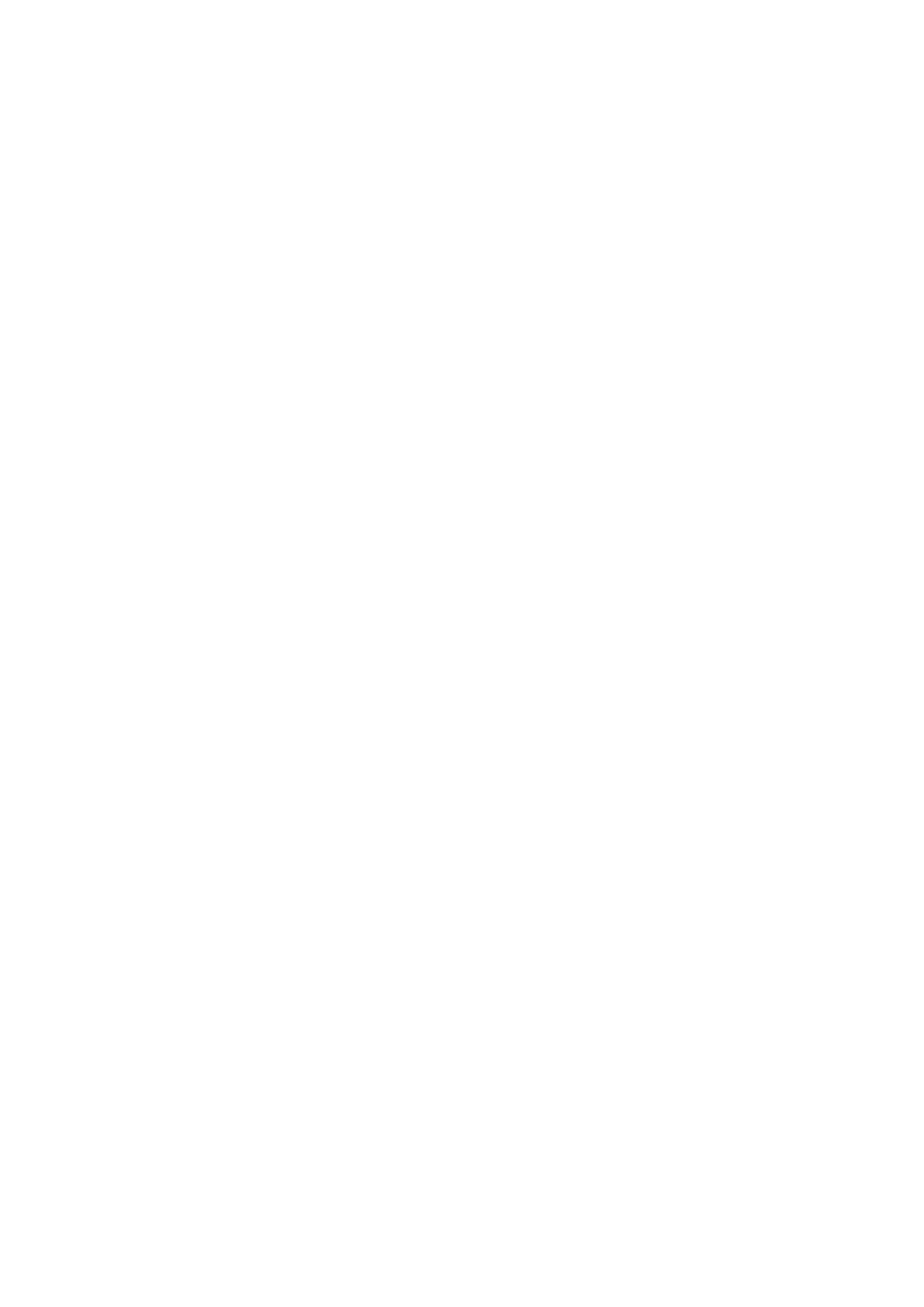### **Content**

| <b>Overview</b>                                     | 5  |  |
|-----------------------------------------------------|----|--|
| <b>PCC PiKoder Control Center</b>                   | 7  |  |
|                                                     |    |  |
|                                                     |    |  |
|                                                     |    |  |
|                                                     |    |  |
| <b>Flytron CompuFly USBtoPPM Joystick Interface</b> | 11 |  |
|                                                     |    |  |
|                                                     |    |  |
| <b>Serial Interface</b>                             | 13 |  |
|                                                     |    |  |
|                                                     |    |  |
| <b>Pin Description and Packaging</b>                | 17 |  |
|                                                     |    |  |
| <b>Standard application</b>                         | 19 |  |
|                                                     |    |  |
| <b>CompuFly USB PPM converter</b>                   | 21 |  |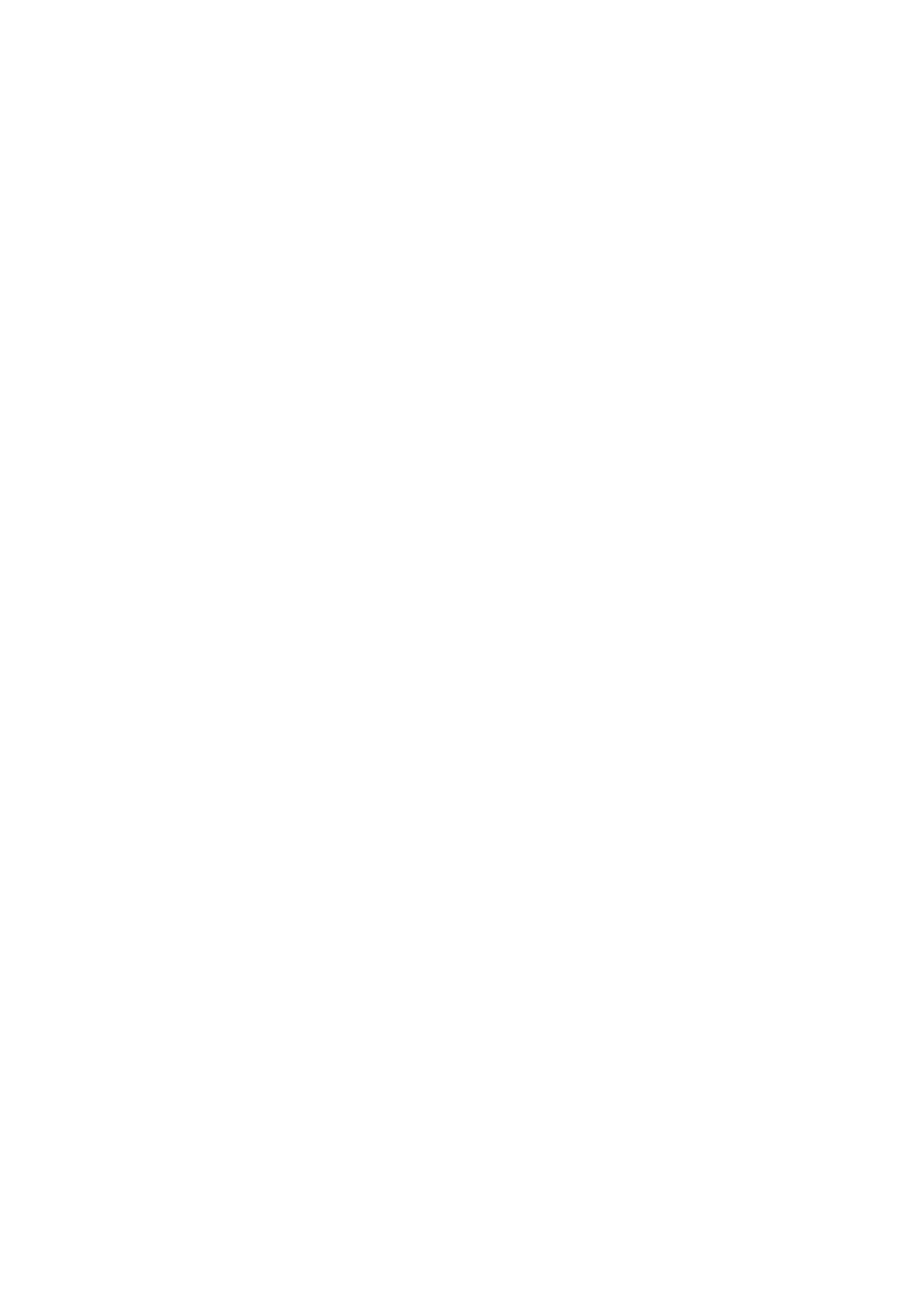## **1**

### *Overview*

The USB2PPM (PiKoder/USB) is a true single chip solution using a modern PIC controller to generate an eight channel PPM-Stream with a resolution of 1 µs. This stream can be used by many R/C transmitters for flying with a joystick a mouse, etc. by simply connecting the PiKoder output to the trainer connector of the R/C transmitter. The power for the USB2PPM converter is usually provided through the computer's USB port.

The USB2PPM supports two control protocols: the "CompuFly USB PPM converter"-protocol, which allows you to use the "CompuFly Joystick Interface". Also, the PiKoder features a two-way ASCII-Protocol designed to be used in combination with standard terminal programs such as (but not limited to) Tera Term and TTY.

A free graphical and intuitive configuration and control program for Windows 10, the "PCC (PiKoder Control Center)" is available for download at [www.pikoder.com,](http://www.pikoder.com/) making it simple to test and program the controller.

This User's Guide is based on the most recent hard- and firmware available for the USB2PPM and the related PCC programming software. Please check for updated information and new software releases on [www.pikoder.com.](http://www.pikoder.com/)

Please share with me any comments, improvement ideas or errors you will find or encounter in working with your PiKoder. I can be reached at [webmas](mailto:webmaster@pikoder.com)[ter@pikoder.com.](mailto:webmaster@pikoder.com) Thank you very much!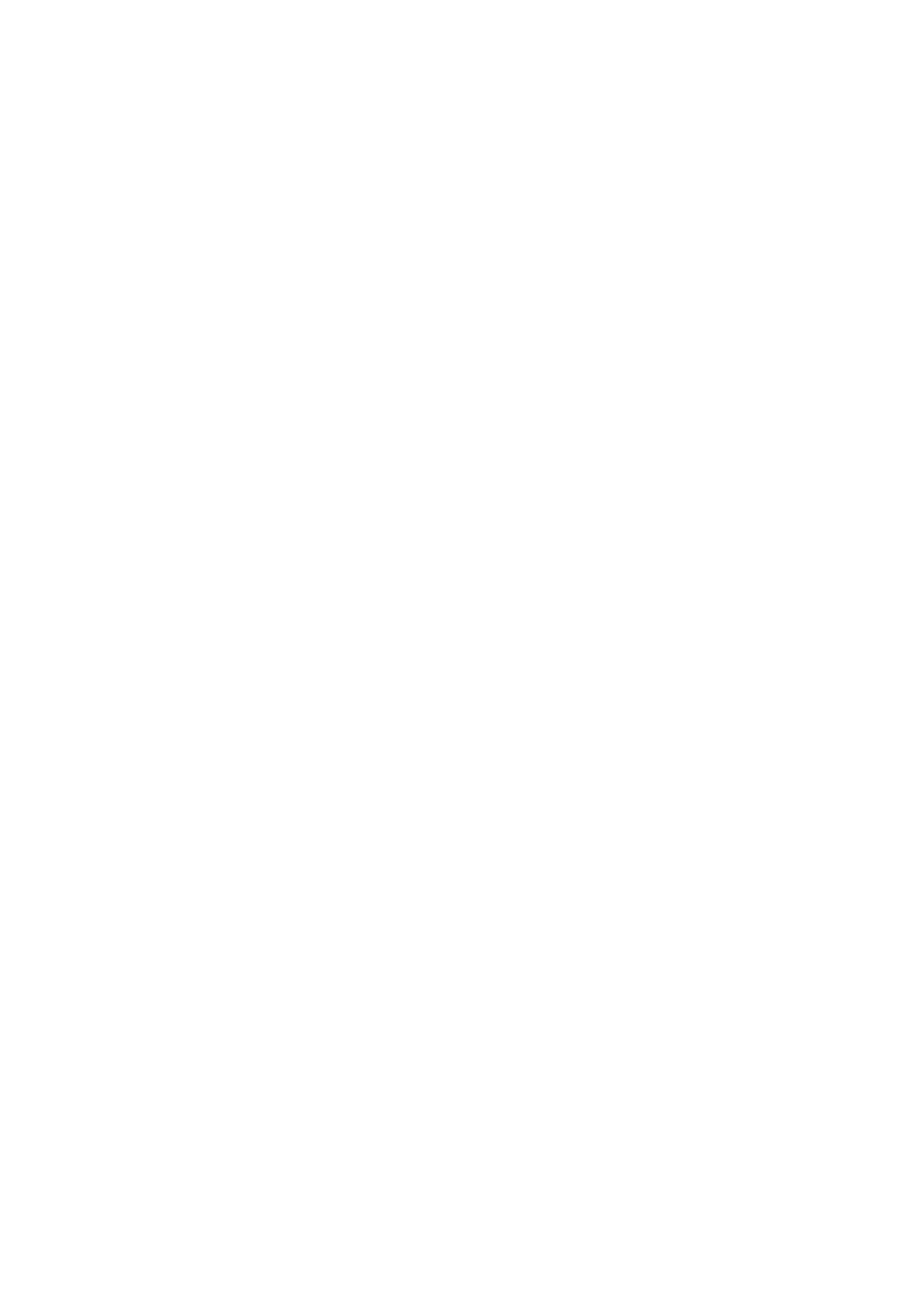## **2**

### *PCC PiKoder Control Center*

The USB2PPM's USB interface provides access to configuration options as well as support for real time control. The PCC PiKoder Control Center is a Windows 10 based graphical tool that makes it easy for you to use this interface. For almost any project you will start by using the PCC PiKoder Contol Center to set up and test your PiKoder. This section explains the features of the PCC PiKoder Control Center.

### **Getting started**

The hardware setup is simple and straight forward with a USP2PPM engineering board or your own prototype - please refer to exhibit B for the schematic. You must connect your USB2PPM with the USB port of your Windows PC using a suitable cable. This cable will provide also for the power supply of the PiKoder.

When you connect your USB2PPM for the first time, Windows will automatically install the drivers needed. On the engineering board the LED would be blinking red in fast mode during the installation process. Please refer to exhibit B for more information regarding the LED indicator.

It is highly recommended that you download the latest version of the **PCC** [PiKoder Control Center](https://pikoder.de/PiKoder_PCC.html) to enjoy the complete feature set of your PiKoder. The PCC PiKoder Control Center software is Open Source and released under a [Apache License Version 2.0.](http://www.apache.org/licenses/LICENSE-2.0) The complete source is available throug[h github.](https://github.com/Pikoder/PCC_PiKoder_Control_Center)

If you downloaded the executable, then please unzip the downloaded file. The program does not require any installation. After starting it, you will see the window as shown on the following page.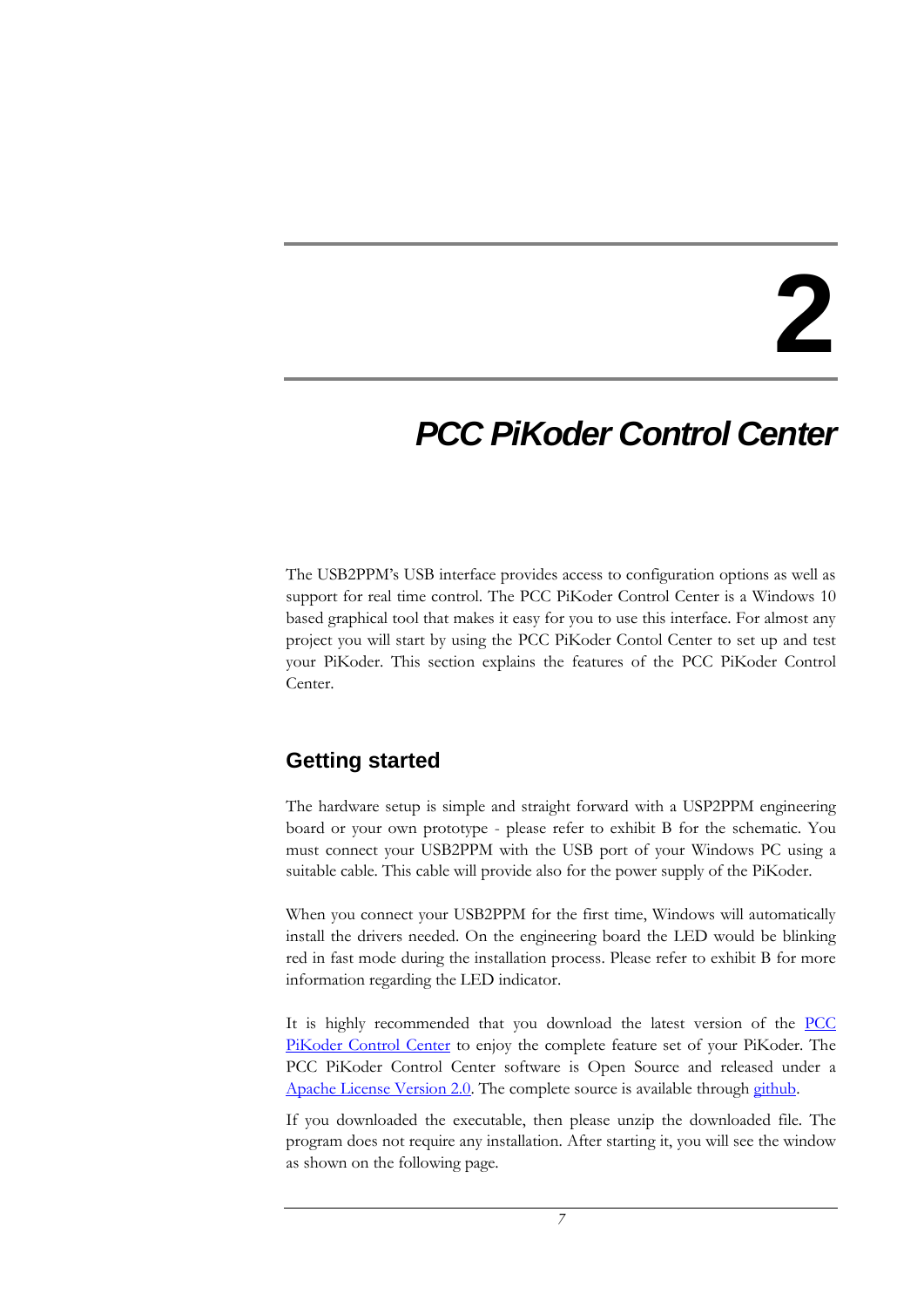#### *U S B 2 P P M U s e r ' s M a n u a l*

|    | $\Box$ COM<br>$\square$ WLAN          | <b>Connection to PiKoder</b><br>COM <sub>3</sub><br>$\hat{\cdot}$ | <b>Status</b>        |                           | O                         | <b>PiKoder Info</b><br><b>Type Id</b><br>Firmware |
|----|---------------------------------------|-------------------------------------------------------------------|----------------------|---------------------------|---------------------------|---------------------------------------------------|
|    | <b>Channels</b><br><b>Type</b>        | Position [µs]                                                     | min.                 | max.                      | neutral                   | <b>PiKoder Parameters</b><br>miniSSC Offset       |
| 1: | $\hat{\phantom{a}}$                   |                                                                   | $\frac{1}{\tau}$     | $\frac{\bullet}{\bullet}$ | $\frac{1}{\sqrt{2}}$      | $\div$                                            |
| 2: | $\hat{\cdot}$                         |                                                                   | $\div$               | $\div$                    | $\frac{1}{\sqrt{2}}$      | TimeOut [0.1s]                                    |
| 3: | $\hat{\phantom{a}}$                   | $\mathbb{Z}$                                                      | $\div$               | $\div$                    | $\frac{1}{\tau}$          | $\div$                                            |
| 4: | $\hat{\phantom{a}}$                   |                                                                   | $\frac{1}{\tau}$     | $\frac{\bullet}{\bullet}$ | $\frac{1}{\sqrt{2}}$      | <b>PPM-Channels</b><br>$\div$                     |
| 5: | $\hat{\phantom{a}}$                   |                                                                   | $\div$               | $\frac{1}{\sqrt{2}}$      | $\overline{\div}$         | <b>PPM-Mode</b>                                   |
| 6: | $\boldsymbol{\wedge}$<br>$\checkmark$ |                                                                   | $\frac{1}{\tau}$     | $\frac{1}{\tau}$          | $\frac{\bullet}{\bullet}$ |                                                   |
| 7: | $\hat{\phantom{a}}$                   |                                                                   | $\frac{1}{\sqrt{2}}$ | $\frac{1}{\sqrt{2}}$      | $\frac{1}{\sqrt{2}}$      | <b>Parameter</b>                                  |
| 8: | $\hat{\phantom{a}}$ ,                 |                                                                   | $\div$               | $\frac{1}{\tau}$          | $\div$                    | <b>Save Parameters</b>                            |

The PCC PiKoder Control Center application would show COM3 to be the first available port in your computer. Select the COM port your USB2PPM is connected to (in this example COM6, see below) and then check the box in front of the COM port to connect to the PiKoder.

The Status-LED on the screen would change to green for an online indication and the current parameters and settings of the USB2PPM would be loaded and displayed as shown on the following page. The firmware version of your PiKoder would be displayed in the respective field.

| <b>Connection to PiKoder</b> |                                     |                               | <b>Status</b>                 |                |          |                          | <b>PiKoder Info</b>                              |
|------------------------------|-------------------------------------|-------------------------------|-------------------------------|----------------|----------|--------------------------|--------------------------------------------------|
|                              | $\boxdot$ COM<br>$\square$ WLAN     | COM <sub>6</sub><br>$\hat{u}$ | Parameters loaded ok.         |                |          | $\overline{\phantom{a}}$ | USB2PPM<br><b>Type Id</b><br>Firmware<br>2.01    |
|                              | <b>Channels</b>                     |                               |                               |                |          |                          | <b>PiKoder Parameters</b>                        |
|                              | <b>Type</b>                         | Position [µs]                 |                               | min.           | max.     | startup                  |                                                  |
| 1:                           | Α<br>$\checkmark$                   | 1000<br>$\checkmark$          | $\rightarrow$                 | 1000 $\hat{z}$ | $2000 -$ | $1000 -$                 |                                                  |
| 2:                           | $\hat{\phantom{a}}$                 | 1500<br>$\hat{C}$             | $\rightarrow$                 | 1000 $\hat{z}$ | $2000 -$ | $1500 -$                 |                                                  |
| 3:                           | $\hat{\zeta}$                       | 1500<br>$\checkmark$          | $\rightarrow$                 | $1000 \div$    | $2000 -$ | 1500 ≙                   |                                                  |
| 4:                           | $\hat{\zeta}$                       | 1500<br>$\hat{C}$             | $\rightarrow$                 | $1000 \div$    | $2000 -$ | $1500 -$                 | <b>PPM-Channels</b><br>$\frac{1}{\sqrt{2}}$<br>8 |
| 5:                           | $\hat{\zeta}$                       | 1500<br>$\hat{C}$             | $\rightarrow$                 | 1000 $\div$    | $2000 -$ | $1500 -$                 | <b>PPM-Mode</b>                                  |
| 6:                           | $\hat{\zeta}$                       | 1500<br>$\checkmark$          | $\,$                          | $1000 -$       | $2000 -$ | $1500 -$                 | $\hat{\cdot}$<br>positive                        |
| 7:                           | $\hat{\phantom{a}}$<br>$\checkmark$ | 1500<br>$\mbox{\bf <}$        | $\mathbb{P}$<br>$\rightarrow$ | 1000 $\div$    | $2000 -$ | $1500 -$                 | <b>Parameter</b>                                 |
| 8:                           | $\hat{\phantom{0}}$                 | 1500<br>$\mbox{\bf <}$        | $\,$                          | 1000 $\div$    | $2000 -$ | 1500 ÷                   | <b>Save Parameters</b>                           |

Please note that the layout of the form is adapted to the parameters and features available for the PiKoder firmware version found.

You would now have full control of your PiKoder: either for real-time control by the sliders or for changing the settings with respect to PPM polarity, number of channels and startup-value.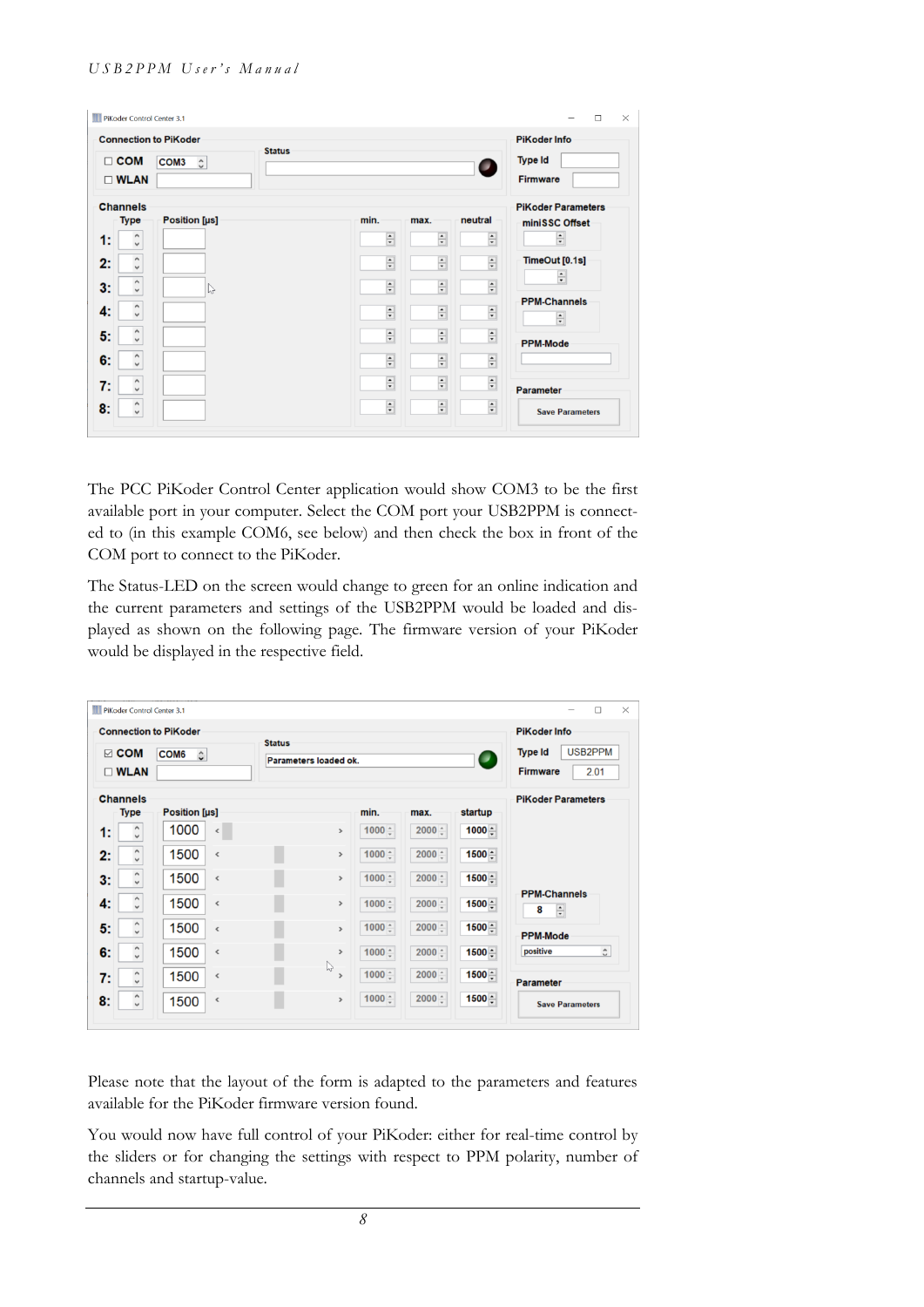#### **Real-time Control**

The sliders are used for controlling the USB2PPM's outputs and the respective numerical fields monitor the status in real time displaying the current channel value in µs. A separate row of controls is displayed for each of the PiKoder's channels.

The key parameters for each channel such as min. and max. pulse width and neutral position can be set individually in the respective row. The PCC PiKoder Control Center will limit the slider value to the min. and max. value shown. This feature however is implemented in the Control Center. The PiKoder itself does not perform a parameter check and would therefore accept channel values outside of the shown boundaries.

#### **PPM Settings**

The PiKoder/USB features either a negative or positive PPM stream. The polarity is related to the output of the PPM\_OUT pin. The following picture presents the signals (please refer to exhibit A for more information). Also, you can select the number of channels encoded in the stream. A range from 1 to 8 channels is supported; more than 8 channels can technically not be encoded in a standard 50 Hz PPM frame.



Above: "positive" PPM Frame at PPM\_OUT (7 channels selected)



Futaba R/C transmitter trainer interface signal (inverted PPM modulation)<br>Ch1..8 - variable pulse width from 1 to 2 ms (center 1,52 ms) Synchronize - usually around 5 ms

Above: "negative" PPM Frame at PPM\_OUT (8 channels selected)

#### **Startup**

In many applications the pulse width for the neutral value would be 1.5 ms. However, some ESCs (Electronic Speed Controllers) for drones might need 1.0 ms as a start-up value to make sure that they are not spinning immediately after turning the USM2PPM on. This configuration is shown in the screen print above with channel 1 representing *Throttle*. To address these applications, you would set the initial val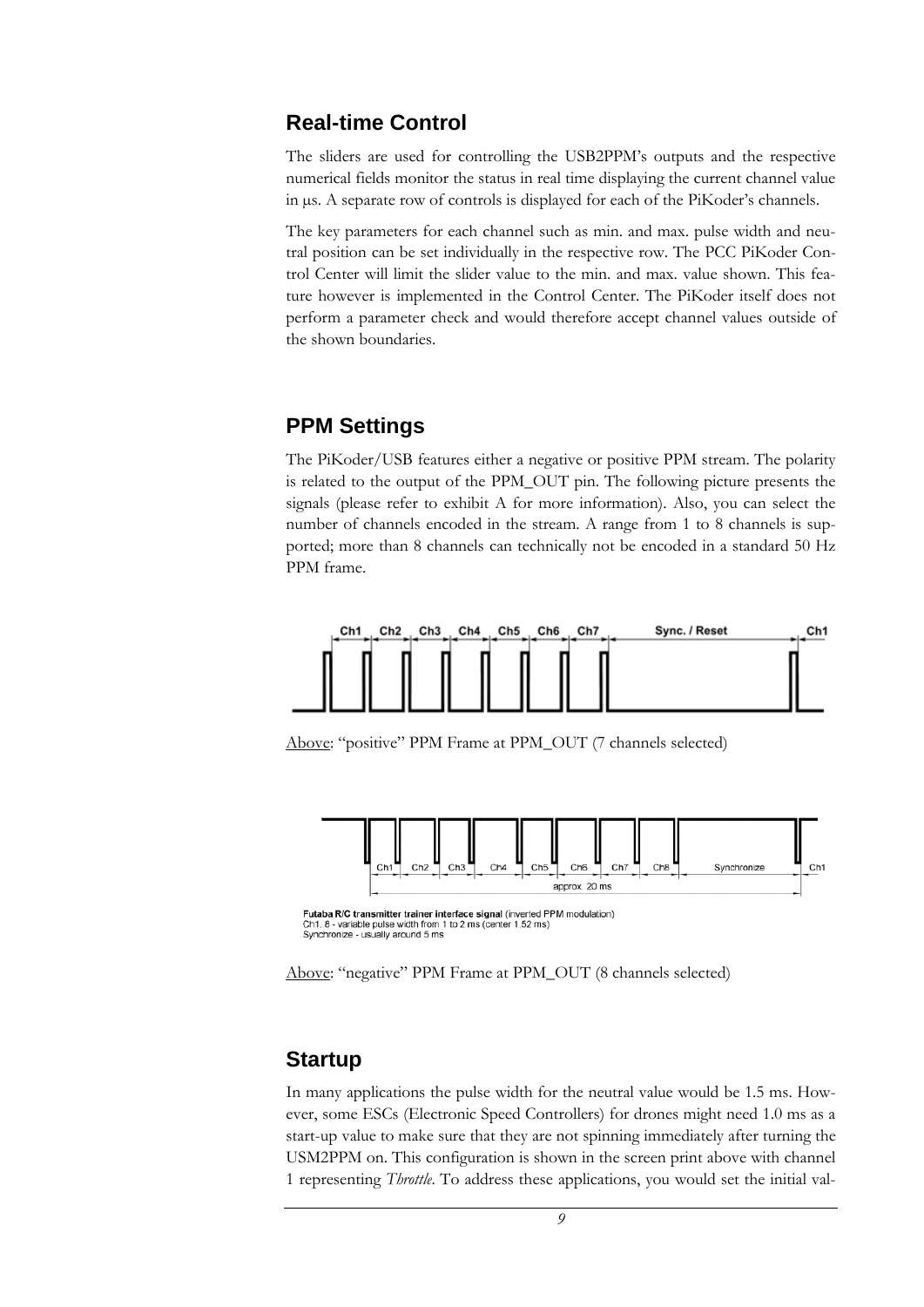ue and safe the parameters by hitting the respective button on the lower right of the screen.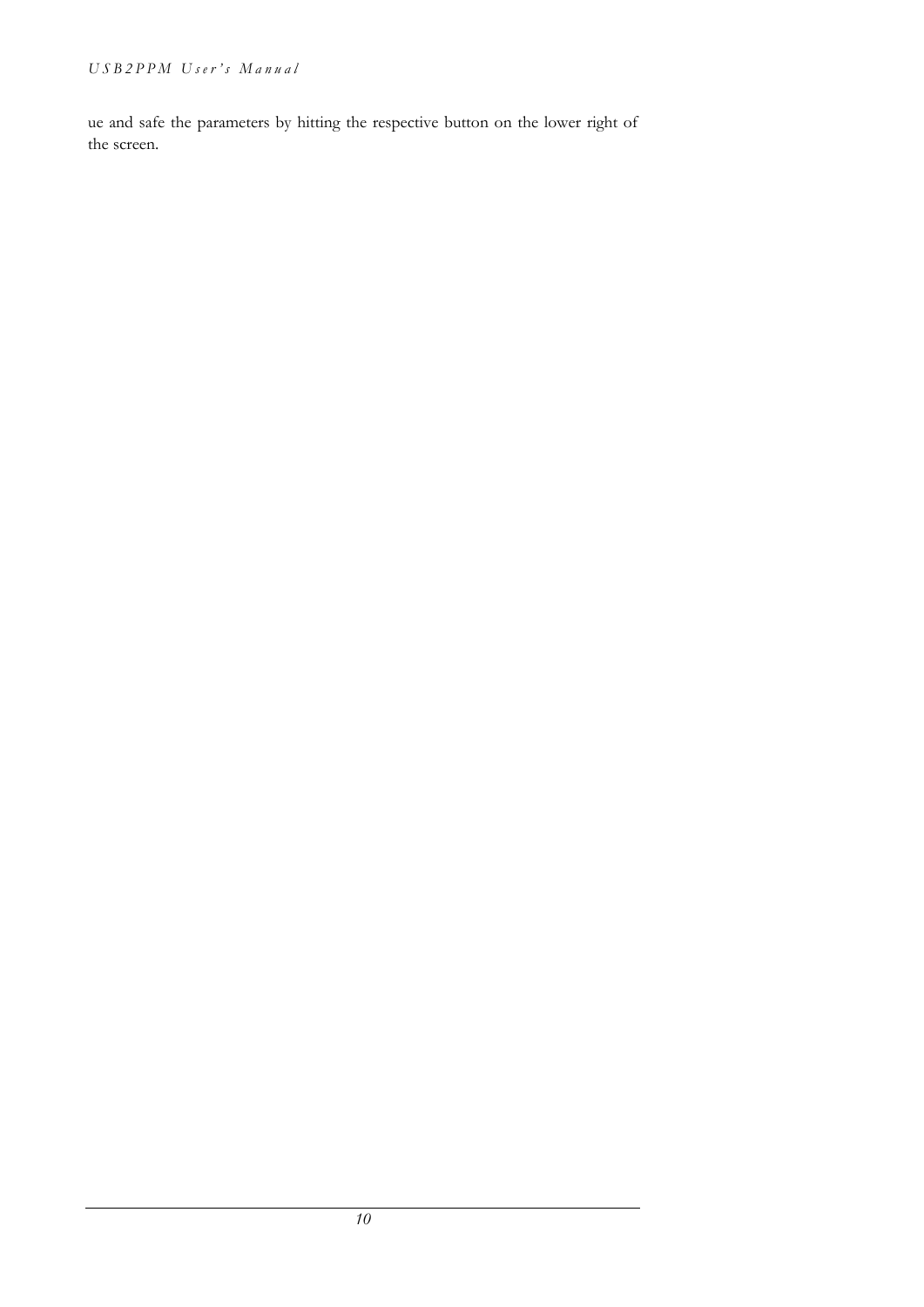### *Flytron CompuFly USBtoPPM Joystick Interface*

The USB2PPM does support the "Flytron CompuFly USBtoPPM Joystick Interface which is available as open source and can be downloaded on several web pages. You may also consider to use the [Joystick2PPM](https://pikoder.de/PiKoder_USB.html) application.

### **Getting started**

The hardware setup for the interface is simple and straight forward: Please refer to exhibit C for the minimal setup. You must connect your USB2PPM with the USB port of your PC using a suitable cable. This cable will provide also for the power supply of the PiKoder.

The communication requires the installation of a USB driver, which would map the USB port into a virtual COM port. After connecting the PiKoder/USB to a USB port the driver would be installed following the automated Windows 10 standard procedure.

Then you would have to download and install the Joystick interface following the steps indicated. After the installation, start the program and select the COM port which is connected to your PiKoder – in the screen print on the next page this is COM21. You also want to make sure that the "Compufly v2"-box is checked (which is the default configuration). Now you should be able to control your PiKoder with a joystick.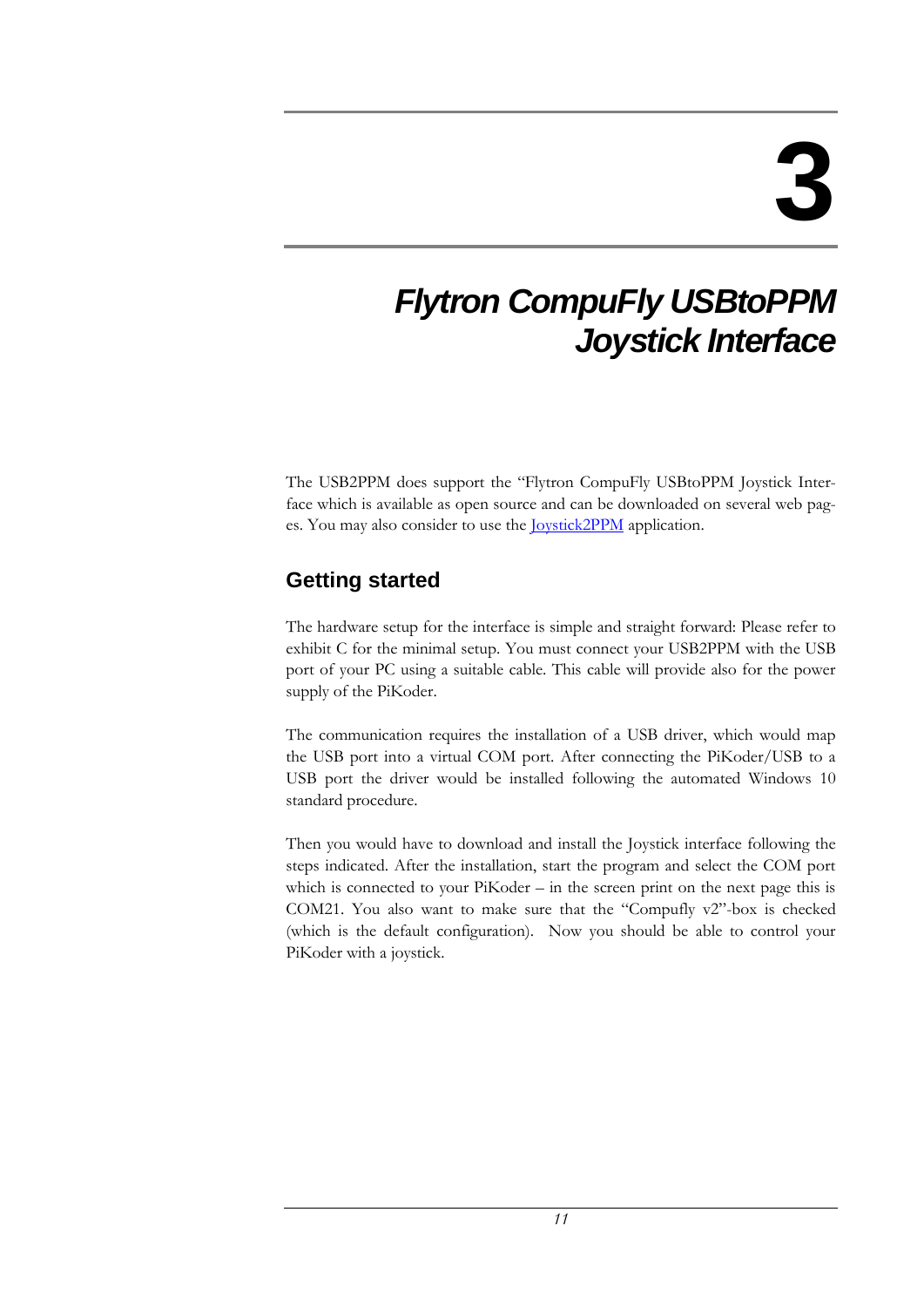### **Real-time Control**

Your servos are controlled through the joystick attached to your computer. Other parameters can by checking the appropriate boxes or moving the sliders.

Please note that more than eight channels are not supported by the USB2PPM since does not make any sense given the 50 Hz repetition rate of a standard ppm frame.

Also, changing the mode (polarity of the ppm stream) and a change in the number of channels will be executed right away and be effective immediately - a reboot of the converter is not required in the case of the PiKoder.

| Flytron Cumpufly USBtoPPM Converter Joystick Interface v1.35                                  |                                                                                                | $\overline{\mathbf{x}}$<br>٠e<br>$\Box$                                                                                                                                                                                            |
|-----------------------------------------------------------------------------------------------|------------------------------------------------------------------------------------------------|------------------------------------------------------------------------------------------------------------------------------------------------------------------------------------------------------------------------------------|
| Joystick Controls<br>x<br>Y<br>7<br><b>RX</b><br>RY<br>RZ<br>S <sub>1</sub><br>S <sub>2</sub> | 3<br>4<br>2<br>5<br>$\overline{7}$<br>8<br>6<br>9<br>12<br>10<br>11<br>15<br>13<br>14<br>16    | Servo Outputs<br>Trim<br><b>EPA</b><br>$\Box$ inv<br>$\blacktriangleright$<br>١<br>$\Box$ inv<br>з<br>$\Box$ inv<br>٠<br>$\Box$ inv<br>5<br>$^-$ inv<br>٠<br>$\sqcap$ inv<br>١<br>$\Box$ inv<br>١                                  |
| Device Configuration<br>Set Channels and Mode<br>Negative PPM (Futaba, Hitec, Esky, v         | Port Setting<br>COM <sub>21</sub><br>$\overline{\phantom{a}}$<br>$\overline{\vee}$ Compufly v2 | :::: Startup Proscedure ::::<br>1- Plug the Compufly and Joystick on your computer,<br>2- Plug the Compufly to your transmitter when transmitter off,<br>3- Run this software from your computer,<br>4- Power on your transmitter. |

Please refer to section 4 for more details on the protocol.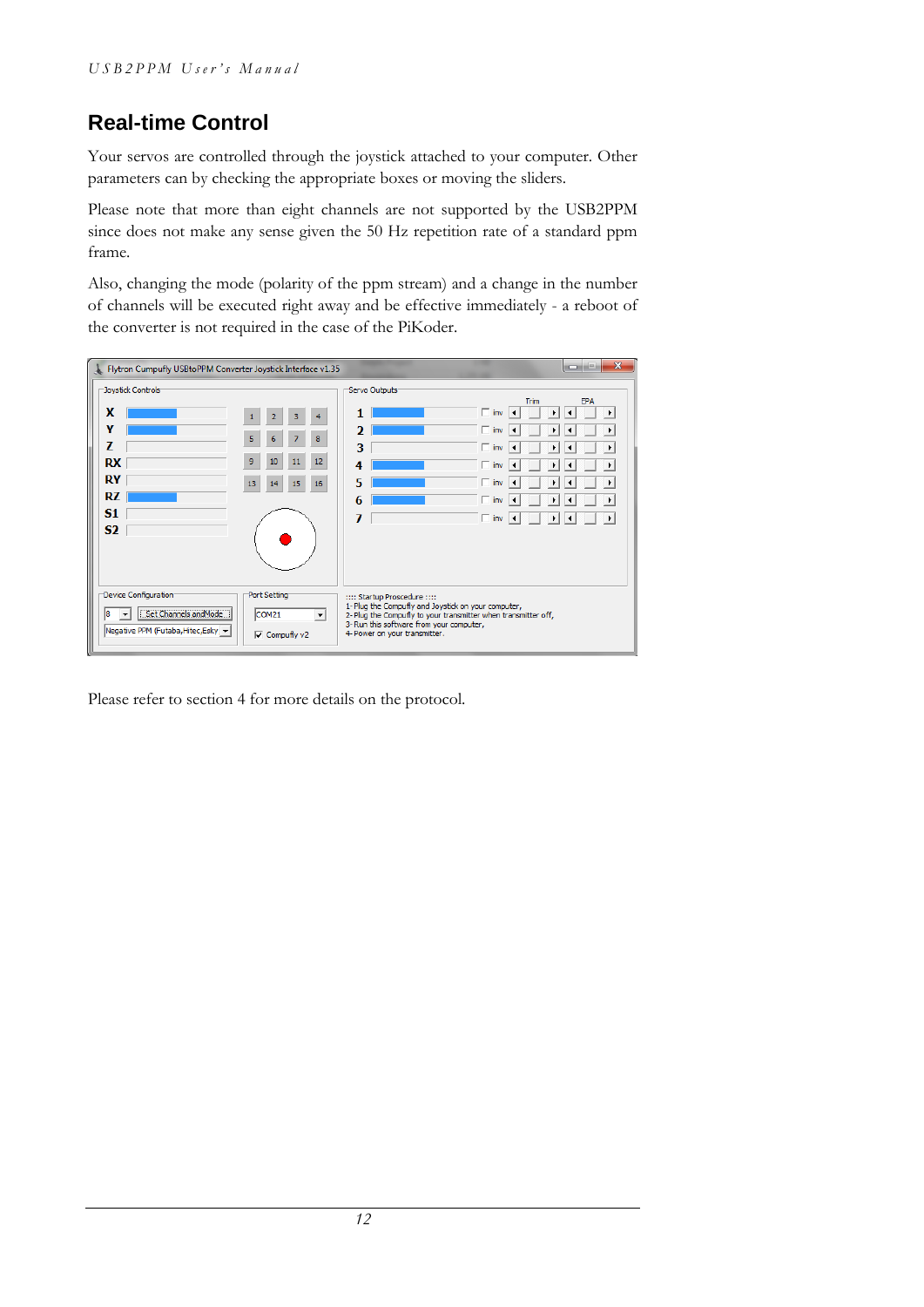## **4**

## *Serial Interface*

The USB2PPM supports a two-way ASCII-Protocol named Ascii Command Interface (ACI) designed to support controlling the PiKoder with standard terminal programs such as (but not limited to) TerraTerm, Putty, hyperterm

### **ASCII Command Interface**

The ASCII Command Interface (ACI) is probably the most versatile way to program the PiKoder without any specific host software such as the "PCC PiKoder Control Center". All commands are simple ASCII and are sent using a Windows based terminal program such as Hyperterm or Tera Term. The commands can be typed in right away and the response of the controller is readable without referring to any specific code tables. Please note that neither 'CR' nor 'LF' is needed to send the command to the controller.

There are two basic types of commands: commands for querying parameters and for setting parameters.

If a parameter is read the PiKoder will provide for proper formatting by sending a "CRLF" prior to sending the parameter value and support readability by sending another "CRLF" after the parameter value.

If a parameter is set the PiKoder will acknowledge the proper execution by sending an "!" framed by "CRLF".

If a command could not be interpreted at all then a question mark '?' framed by 'CR' 'LF' would be echoed. Please note that protocol syntax checking is extremely limited now.

The following ACI commands are available:

- '?': query the PiKoder type information; PiKoder/USB will respond in a format 'T=USB2PPM' framed by 'CR' 'LF'
- '0': query the firmware version; PiKoder will respond in a format 'n.nn' framed by 'CR' 'LF'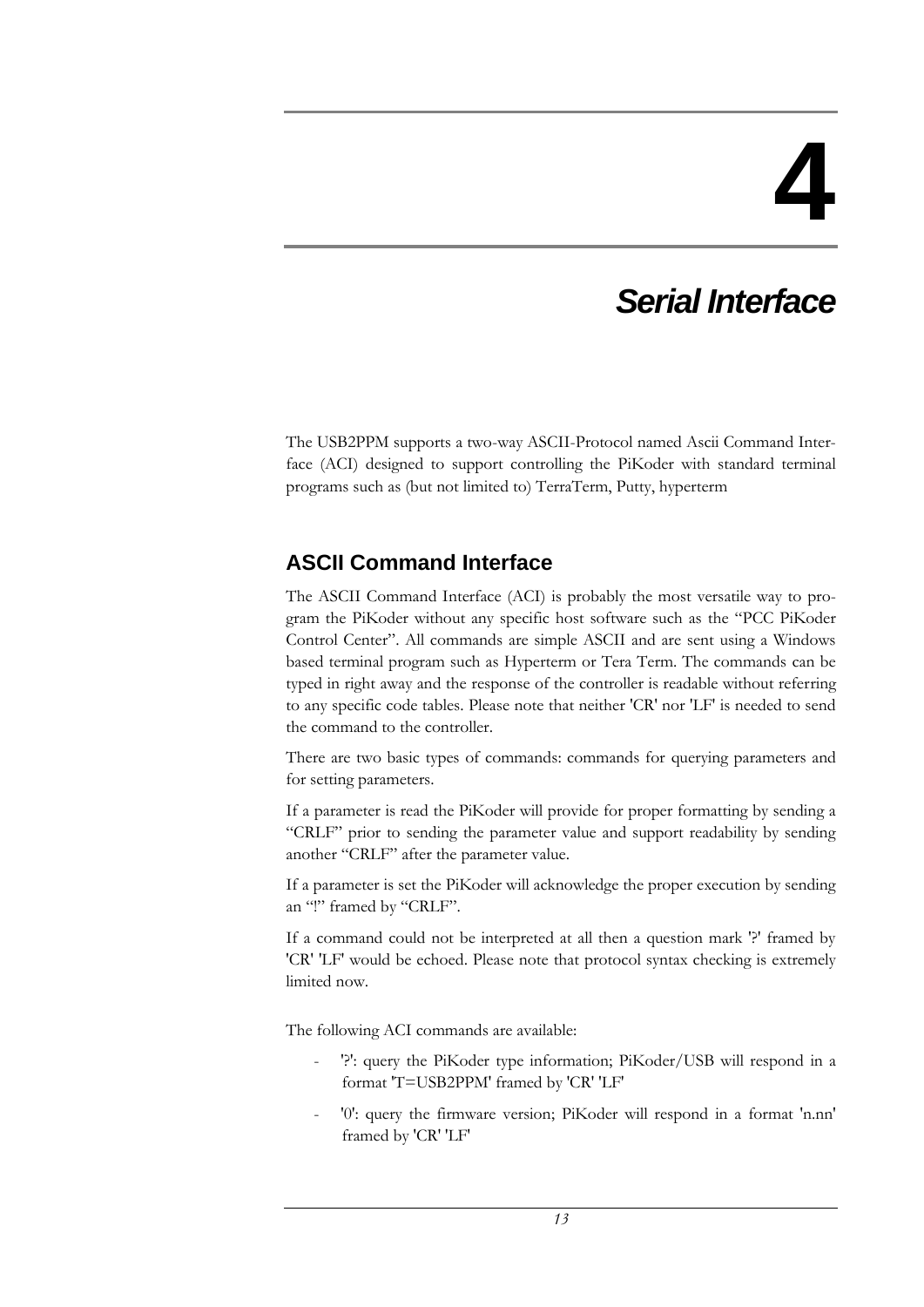- 'i?': query the current pulse width for channel i  $(i = 1..8)$ ; PiKoder will respond 'CR' 'LF' 'xxxx' 'CR' 'LF' with xxxx representing the pulse width in µs
- ' $i=xxxx'$ : set the pulse width for channel i to xxxx  $\mu s$  (xxxx in decimal format,  $i = 1.8$ ; PiKoder will acknowledge execution of the program by sending an 'CR' 'LF' '!' 'CR' 'LF'

#### **Additional commands as off release 2.1:**

- 'Nk?': query the pulse width for channel k after power up which might differ per application. PiKoder will respond 'xxxx' with xxxx representing the pulse width in  $\mu$ s (xxxx in decimal format,  $k = 1..8$ ) - the command is not case sensitive
- 'Nk=xxxx': set the pulse width for the power up position for channel k to xxxx  $\mu$ s (xxxx in decimal format,  $k = 1..8$ ); - the command is not case sensitive and the PiKoder will acknowledge execution with a '!' framed by 'CR' 'LF'
- 'P?': query the current PPM settings. PiKoder will respond 'xy' with x representing the number of channels and y indicating the polarity with 'P' for positive and 'N' for negative. The command is not case sensitive
- 'P=xy': set the PPM parameters with x representing the number of channels and y representing the polarity of the PPM signal ('P' or 'N'). Please note that you always must enter both parameters. The command is not case sensitive and the PiKoder will acknowledge execution with a '!' framed by 'CR' 'LF'
- SU]U], sU]U]: will save the current parameters to the controller's EEPROM making the current servo positions the start up positions after powering up; returns a '!' upon successful completion framed by 'CR' 'LF'

### **CompuFly USB PPM converter interface**

The PiKoder/USB supports the "Compufly v2" protocol. The hardware required is minimal due to controller chip with an integrated USB port. Please refer to exhibit C for more information.

The USB port implementation of the PiKoder/USB will also take care of the port parameters required for the communication.

The "Compufly v2" command interface is comprised of three messages:

- 'S' d hhhh: set channel value for channel d (0x1.. 0x8) to '0xhhhh' (hex format with a range from 2000 … 4000 (actual channel value can be computed by deviding by 2.
- 'S' 0x15 0x00 i: set the number of channels for the ppm frame to i (default = 8). The PiKoder/USB supports from 1 ... 8 channels. Please note that a ppm frame with more than eight channels does not allow for a repetition rate of 50 Hz and is thus not supported. If the user would try to set the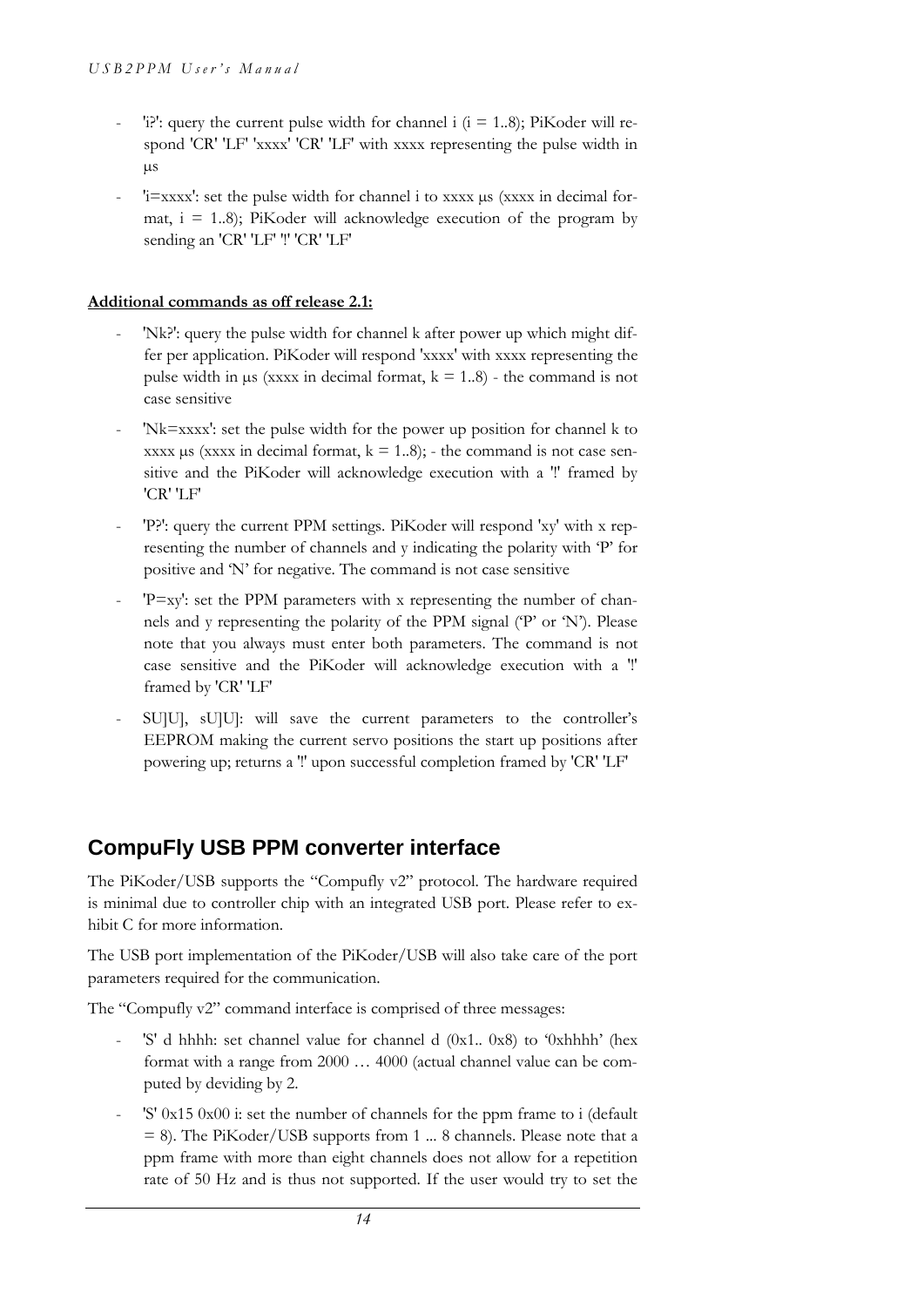number of channels for the frame to a number > 8 then this request will result in a frame with eight channels.

- 'S' 0x16 0x00 i: set the polarity of the ppm signal ( $0 =$  negative value (default),  $1 =$  positive value)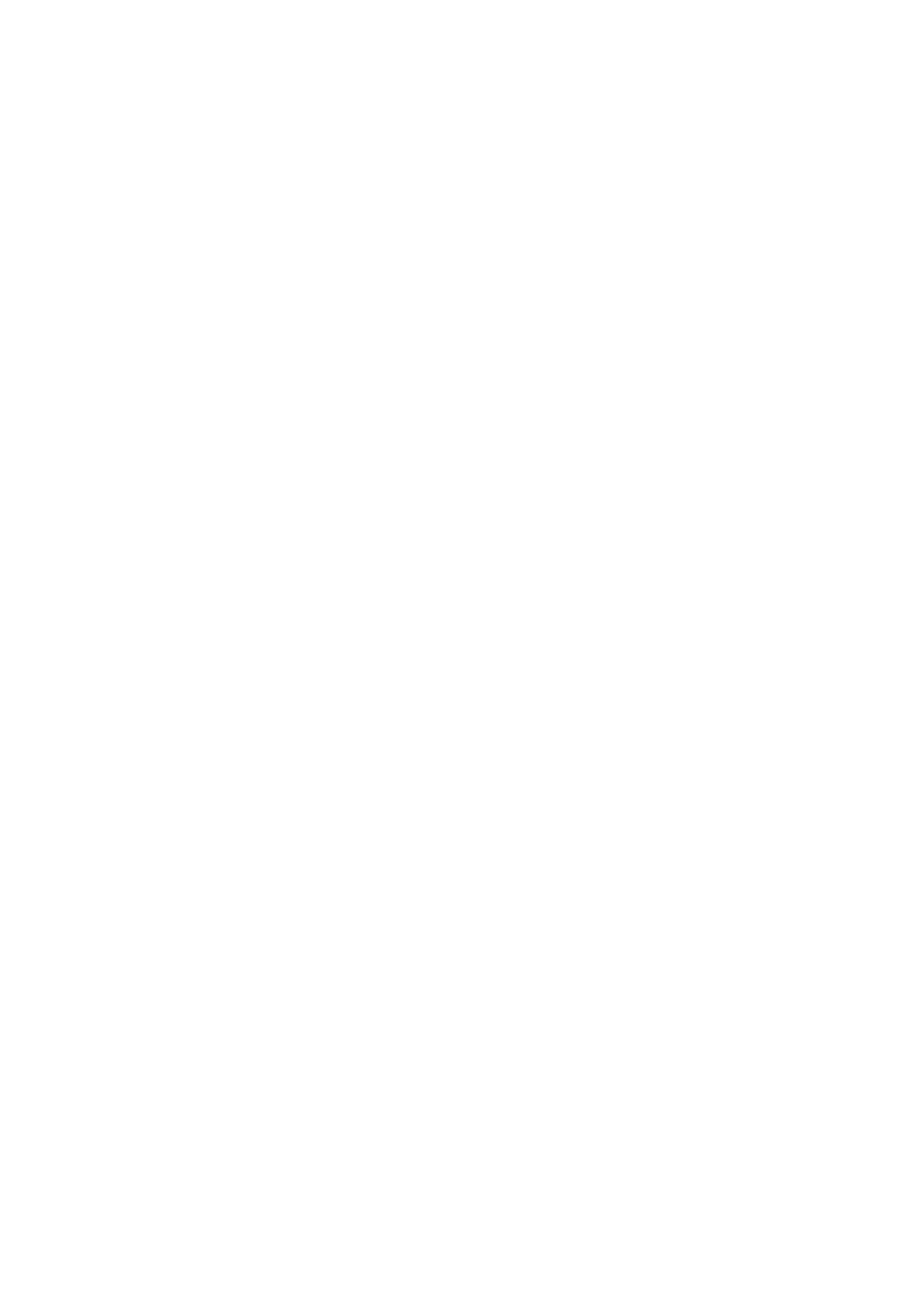## **A**

### *Pin Description and Packaging*

The PiKoder/USB comes in a 14 pin DIP package (see below). The device operates from 3.3 – 5 Volts. Please refer to the PIC 16F1455 data sheet from Micro-chip [\(www.microchip.com\)](http://www.microchip.com/) for complete electrical and physical specifications.



A complete description of the pins is given on the following page. If a different package would be required for your application then please contact [sales@pikoder.com](mailto:sales@pikoder.com) for more information.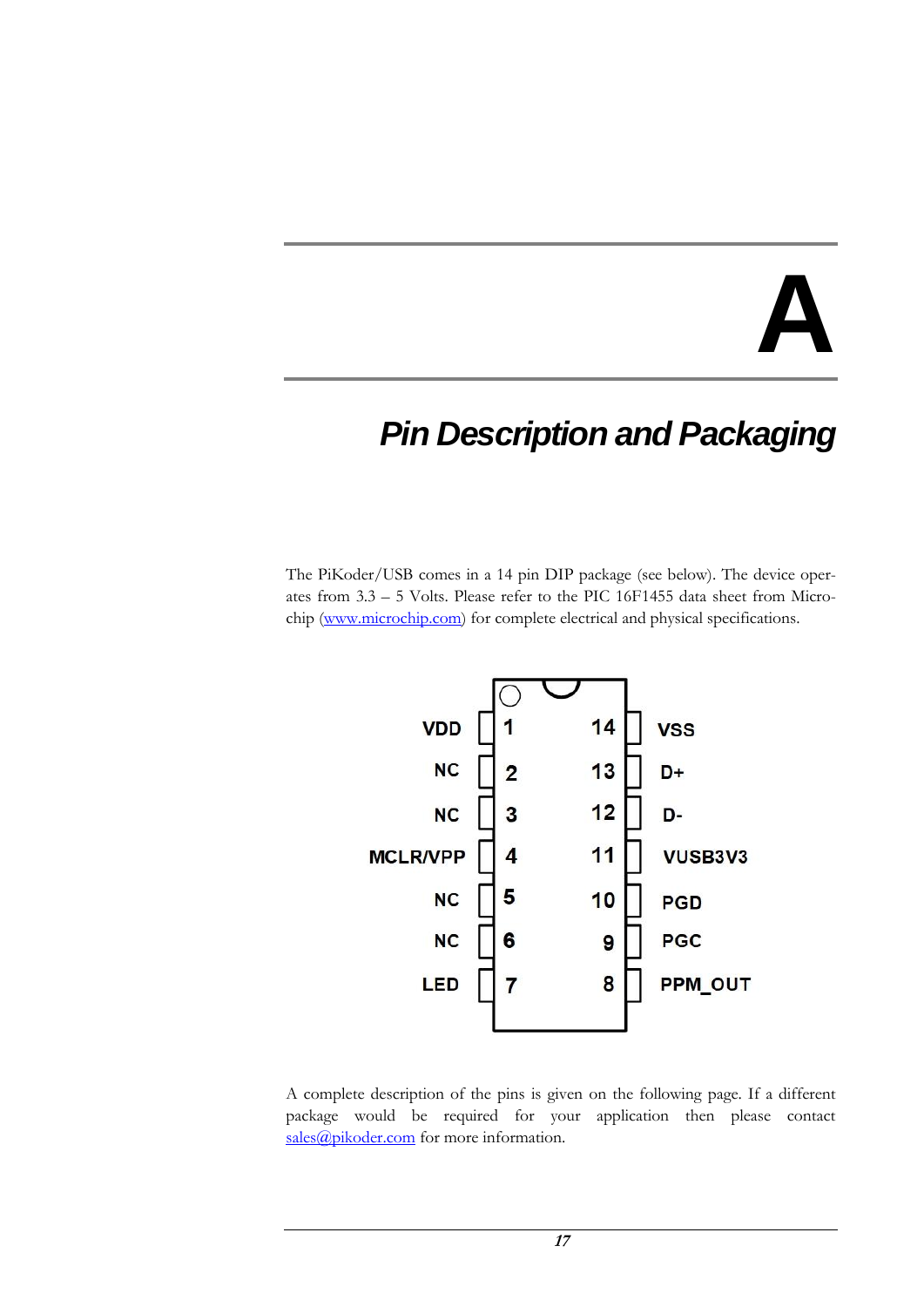### **Description of pins**

| Pin            | Symbol         | Description                                                                           |  |
|----------------|----------------|---------------------------------------------------------------------------------------|--|
| $\mathbf{1}$   | <b>VDD</b>     | Supply voltage. Connect to $3,3-5$ V DC                                               |  |
| $\overline{c}$ | N <sub>C</sub> | Not connected (reserved for later use)                                                |  |
| $\mathfrak{Z}$ | N <sub>C</sub> | Not connected (reserved for later use)                                                |  |
| $\overline{4}$ | MCLR/VPP       | Reset pin, active low. Connects directly to Vss for au-<br>tomatic reset at power up. |  |
| 5              | NC             | Not connected (reserved for later use)                                                |  |
| 6              | NC             | Not connected (reserved for later use)                                                |  |
| $\overline{7}$ | <b>LED</b>     | LED indicator output (please refer to Appendix B for<br>more information)             |  |
| 8              | PPM_OUT        | Output pin with PPM signal                                                            |  |
| 9              | PGC            | Clock pin for In-Circuit-Serial-Programming                                           |  |
| 10             | PGD            | Data pin for In-Circuit-Serial-Programming                                            |  |
| 11             | VUSB3V3        | Positive supply for USB transceiver; 470n capacitor<br>required                       |  |
| 12             | $D-$           | USB data line                                                                         |  |
| 13             | $D+$           | USD data line                                                                         |  |
| 14             | <b>VSS</b>     | Ground connection                                                                     |  |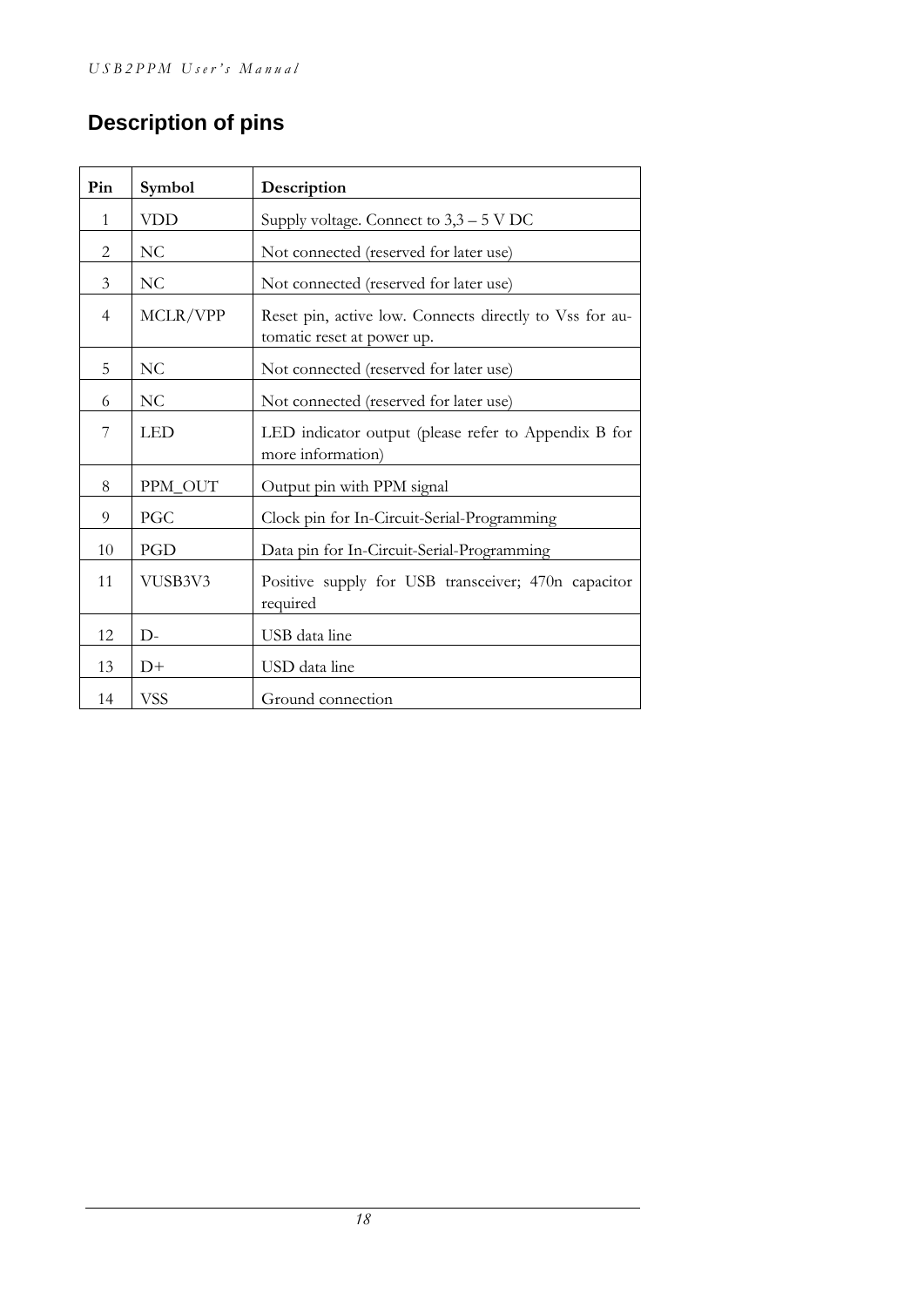## **B**

## *Standard application*

The following schematic shows the standard application of the USB2PPM. Please note that the bi-color LED indicates the USB status and is optional.



The PPM\_OUT signal is available at PIN RC2 which is connected to PIN 1 of JP1 in the above schematic.

### **LED status indication**

This following table shows the status of the USB connection ("DEVICE STATE") based on the LED signaling state ("LED RESPONSE").

| <b>DEVICE STATE</b> | <b>LED RESPONSE</b>    |
|---------------------|------------------------|
| <b>DETACHED</b>     | OFF                    |
| ATTACHED            | RED                    |
| <b>POWERED</b>      | RED                    |
| <b>DEFAULT</b>      | <b>RED &amp; GREEN</b> |
| <b>ADRESS</b>       | <b>RED &amp; GREEN</b> |
| <b>CONFIGURED</b>   | GREEN                  |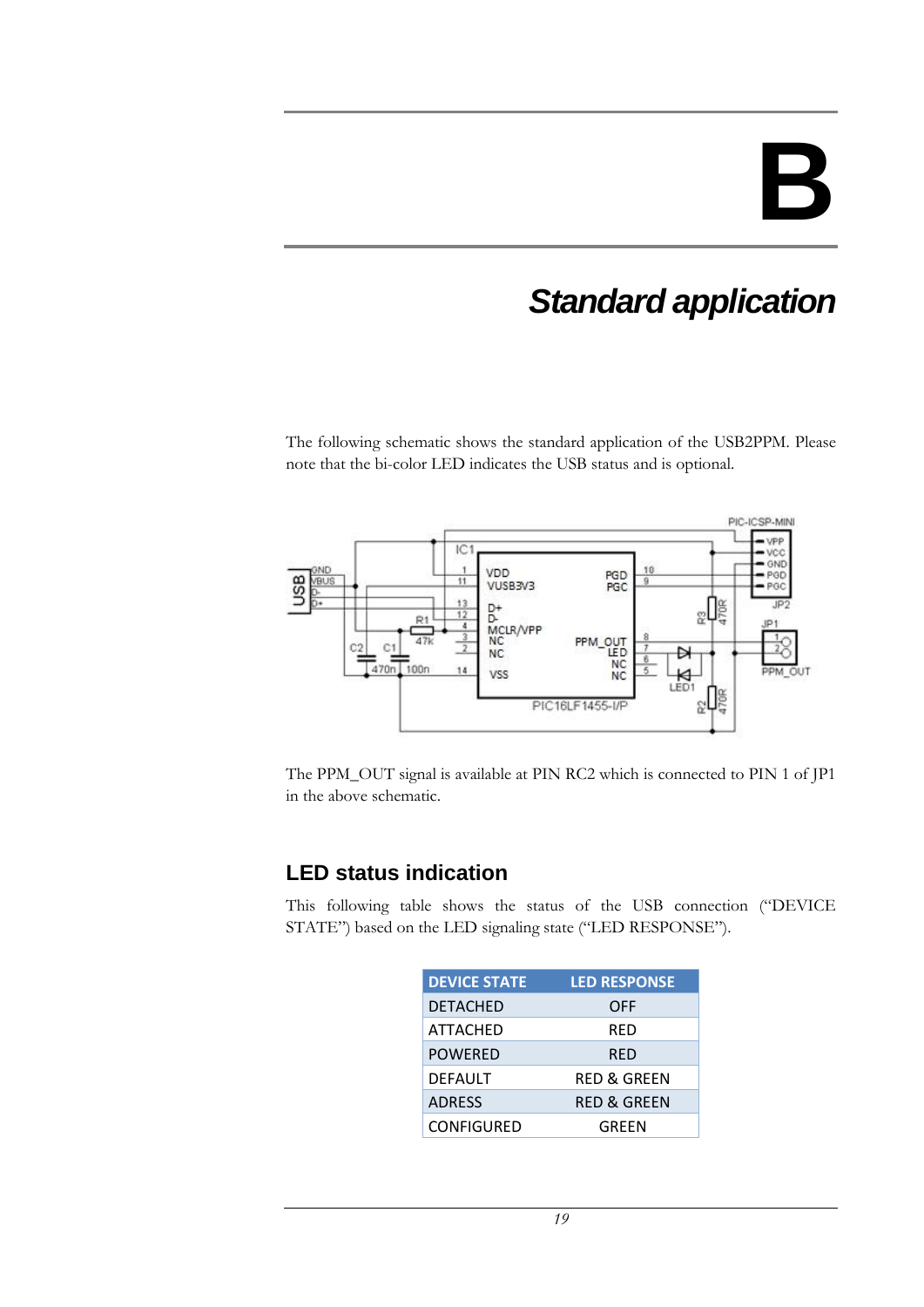- **Room for notes** -